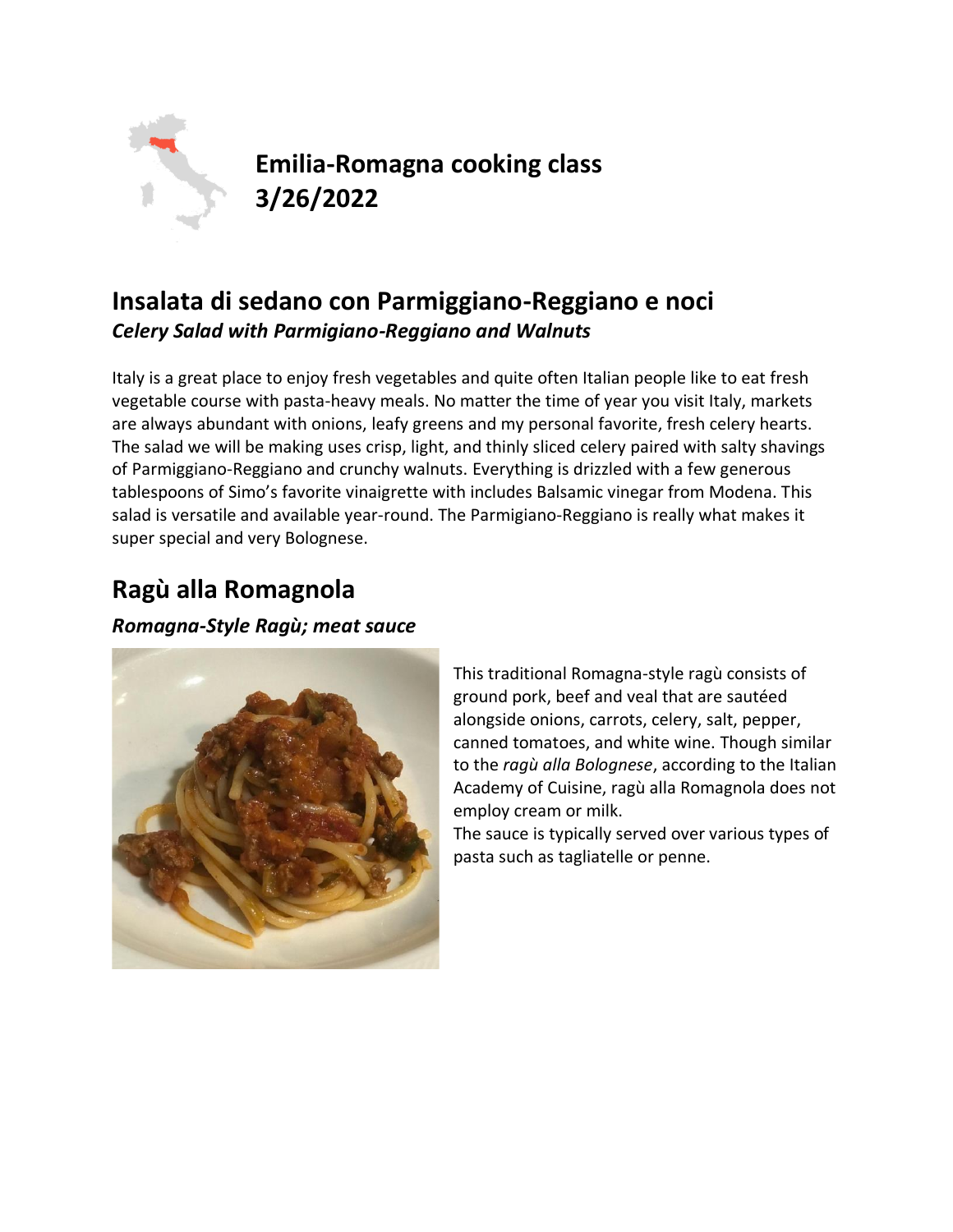### **Tagliatelle fresche** *Fresh Pasta*



Emilia-Romagna is the region that gave the world classic pasta shapes like tagliatelle, farfalle and tortellini and recipes such as tagliatelle al Ragù and lasagna! Tagliatelle have a rougher, more porous surface and therefore are better suited to meat sauces.

According to legend, this pasta has a rather romantic origin. There is a story that tagliatelle was invented in 1487, when Giovanni II of Bentivoglio, at the time Lord of Bologna, asked his chef to prepare a banquet in honor of Lucrezia Borgia. Lucrezia was due to visit the city on her way to Ferrara to marry Duke Alfonso D'Este. Bentivoglio wanted to honor the bride-to-be. It seems that the chef took inspiration from the bride's blond hair.

# **Ciambella Romagnola**

#### *Bundt cake*



Ciambella romagnola, despite its name, which literally means "donut cake" is not actually donut-shaped. It is in fact a kind of loaf cake. Tradition has it that it was once prepared at home in the days leading up to Easter. Today, there is no need to wait for a special occasion to make it. My favourite aunt is from Emilia-Romagna and she used to make this for us when we were kids! It is moist and delicious, made with simple ingredients such as eggs, flour, sugar, milk and butter. It is normally served in slices and perfect for

breakfast or an afternoon snack! It goes very well with a fresh glass of milk! And, it can be modified as you wish, you can make is just vanilla or vanilla and chocolate chips! Use your imagination!